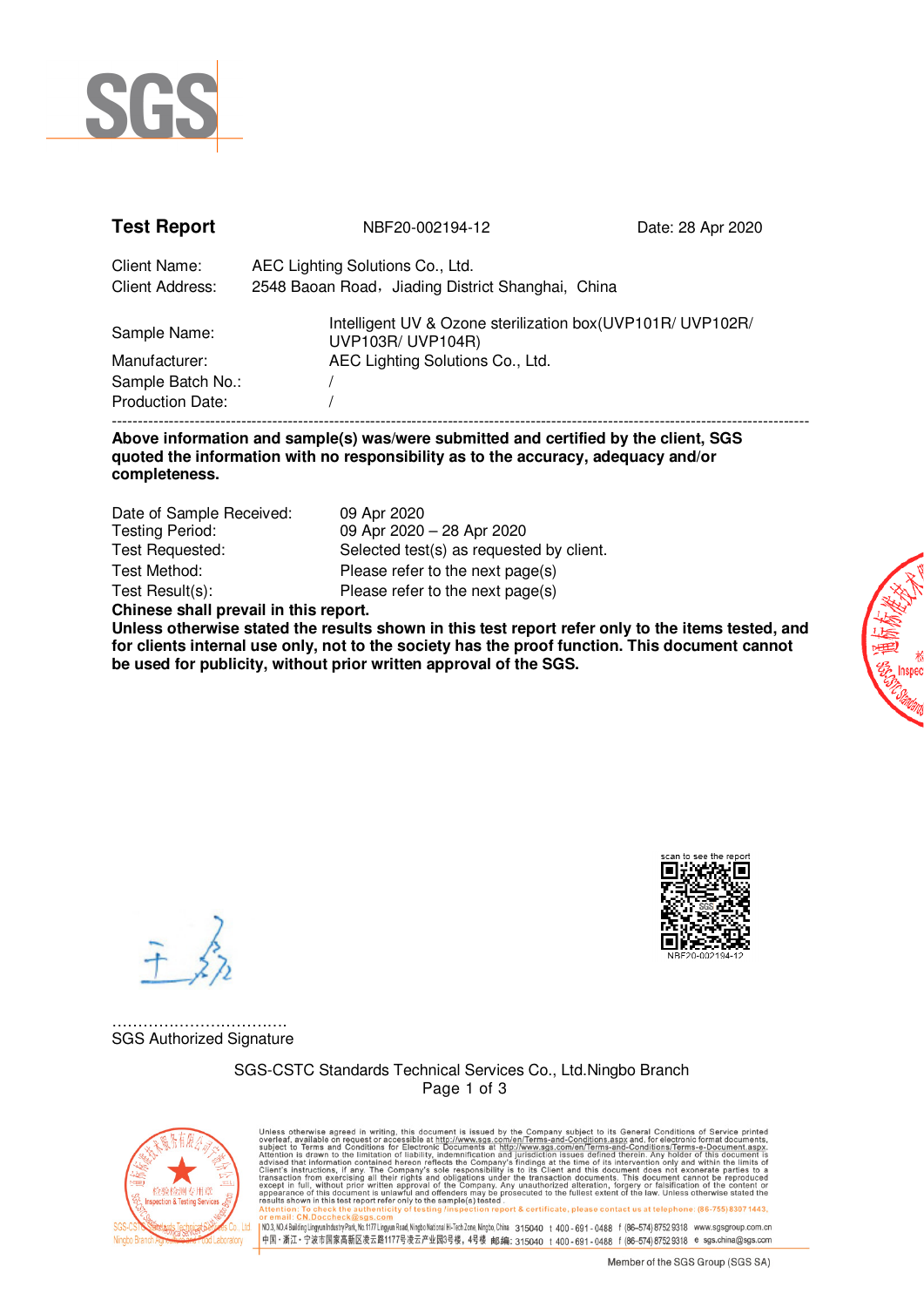

**Test Report** 12 18 1867-002194-12 18 28 Apr 2020

Sample Description**:**

| Specimen No. | <b>SGS Sample ID</b> | <b>Description</b> |  |  |
|--------------|----------------------|--------------------|--|--|
|              | NBF20-002194.003     | Intelligent UV & 0 |  |  |
|              |                      | 111/DAOM1111/DA    |  |  |

Ozone sterilization box(UVP101R/ UVP102R/ UVP103R/ UVP104R)

# **TEST REQUESTED:**

Selected test(s) as requested by applicant: Put the slide in the center of the bottom of the sterilization box, turn on the ultraviolet sterilization function for 54 seconds, and then the Escherichia coli, Staphylococcus aureus and Pseudomonas aeruginosa were tested.

# **TEST STRAIN(S):**

Escherichia coli CICC 10389 Staphylococcus aureus ATCC 6538 Pseudomonas aeruginosa ATCC 9027

**Test Method:** Escherichia coli, Staphylococcus aureus and Pseudomonas aeruginosa removal rate: Refer to Ministry of health of the People's Republic of China, Technical Standard For disinfection (2002) 2.1.5.4& GB/T 5750.12- Standard examination methods for drinking water―Microbiological parameters

# **Test Result(s):**

Escherichia coli test result:

|                  |        |                        | Test Result(s)      |              |                            |
|------------------|--------|------------------------|---------------------|--------------|----------------------------|
| Test strains     | Jnit   | Test repeat<br>time(s) | Control<br>group    | Sample group | Removal<br>rate $(s)*(\%)$ |
| Escherichia coli | CFU/pc |                        | $8.3 \times 10^{5}$ | <10          | >99.99                     |
|                  |        |                        |                     | ~10          | >99.99                     |
|                  |        |                        |                     | ~10          | >99.99                     |

### Staphylococcus aureus test result:

|                          |        |                        | Test Result(s)      |              |                            |
|--------------------------|--------|------------------------|---------------------|--------------|----------------------------|
| Test strains             | Jnit   | Test repeat<br>time(s) | Control<br>group    | Sample group | Removal<br>rate $(s)*(\%)$ |
| Staphylococcus<br>aureus | CFU/pc |                        | $5.4 \times 10^{5}$ | ~10          | >99.99                     |
|                          |        |                        |                     | ~10          | >99.99                     |
|                          |        |                        |                     | ~10          | >99.99                     |

### SGS-CSTC Standards Technical Services Co., Ltd.Ningbo Branch Page 2 of 3



Unless otherwise agreed in writing, this document is issued by the Company subject to its General Conditions of Service printed available on request or accessible at this document is subject to Terms and Conditions for El eport & certificate, please contact us at telephone: (86-755) 8307 1443 」<br>| NO.3,NO.4BuildingLingyunIndustryPark,No.1177Lingyun Road,Ningbo.National Hi-Tech Zone,Ningbo.China 315040 t 400 - 691 - 0488 f (86–574)87529318 www.sgsgroup.com.cn<br>|中国 - 浙江 - 宁波市国家高新区凌云路1177号凌云产业园3号楼, 4号楼 -邮编: 31504



*<i><u><b>echnical Services*</u>